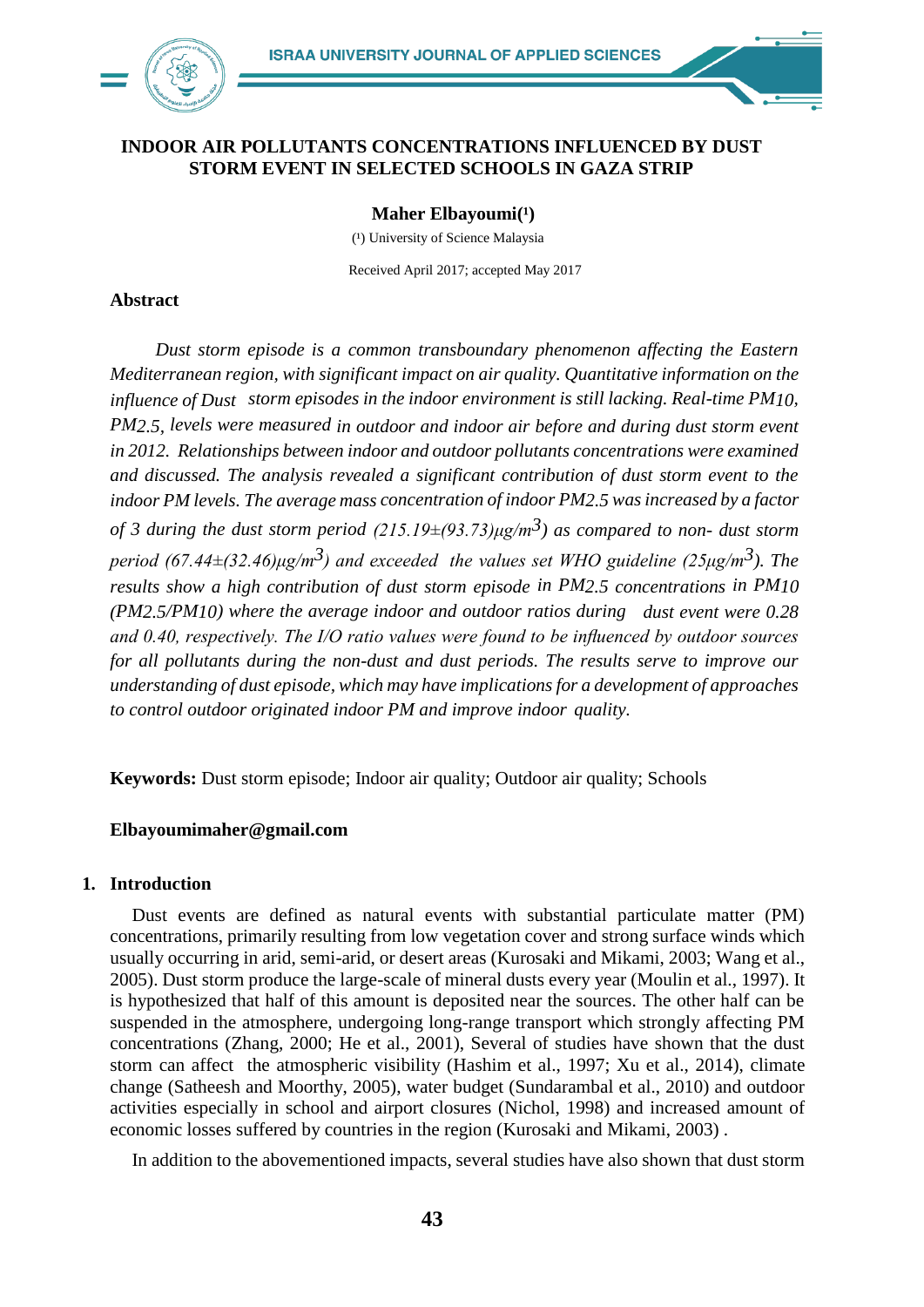

can have a marked effect on human health, particularly during dust episode such as asthma, eye-associated illnesses, cardiovascular mortality [\(Kwon et al., 2002\)](#page-9-3). [Meng and Lu \(2007\)](#page-11-0) associated dust events with total respiratory hospitalization, upper respiratory tract infection, pneumonia, hypertension, and cardiovascular hospitalization. Epidemiological studies in dust storm have shown associations between aerosols and adverse health outcomes including increasing the number of emergency room visits [\(Emmanuel, 2000;](#page-8-0) Othman et al., 2014), acute childhood asthma (Chew et al., 1995), difficulty breathing time (Sillanpää et al., 2005), child mortality [\(Jayachandran, 2009\)](#page-9-4). Moreover, [Chen et al. \(2004\)](#page-8-1) indicated that dust storms increase the risk of respiratory disease in Taipei, Taiwan, with a 7.66% increase in total deaths one day after the event, and a 4.92% increase two days after a dust storm, as well as a 2.59% increase in circulatory diseases two days after such a storm. Furthermore, [Chang et al. \(2006\)](#page-7-0) found that dust storm events increased the frequency of clinic visits for allergic rhinitis two days after an event in Taipei, Taiwan.

The Eastern Mediterranean region is a semi-enclosed area surrounded by the Mediterranean Sea and the Arabian and Saharan Deserts. It has been estimated that 70 million tons of the Saharan dust transported every year and third of this amount are deposited in eastern Mediterranean area (Zereini and Wiseman, 2010). Therefore, [Dayan et al. \(1991\)](#page-8-2) estimated that 60%–80% of the coarse particulate fraction of the aerosols in the area is from Saharan dust outbreaks transported in the lower free troposphere. According to [Krasnov et al. \(2013\)](#page-9-5) the dust storm of February 2012 showed a daily concentration of  $680 \mu\text{g/m}^3$ , but the maximum hourly PM concentration reached more than  $5000\mu\text{g/m}^3$  which is the most extreme PM10 value was recorded in the region.

A major gap in our understanding of dust storm is their impact on indoor environments, particularly school environments where students spend seven or more hours a day inside school buildings. Several studies showed that indoor environmental quality at schools is more serious than in other categories of buildings due to inadequate ventilation, insufficiently and infrequently cleaning of indoor surfaces, a higher occupant density per classroom volume and constant resuspension of particles from room surfaces due to the activity of students [\(Janssen](#page-9-6)  [et al., 1999;](#page-9-6) Pegas et al., 2010; [Elbayoumi et al., 2013;](#page-8-3) [Hassanvand et al.,](#page-9-7) 2014).

This paper explores the impact of outdoor pollutants on IAQ through analyses of real-time data collected in and around school buildings during a dust episode and non-dust periods with the aim to identify the factors affecting indoor pollutants levels. The results of this study aim to provide a better understanding the influence of dust storm phenomenon in indoor air quality in Gaza and to help in developing approaches to control outdoor originated indoor pollutants in the dust episodes.

### **2. Method**

This study was conducted in schools situated in Gaza strip at Palestinian territories. Gaza strip is a semi-arid coastal land of roughly  $360 \text{ km}^2$  of arable land along the eastern Mediterranean Sea Figure 1. The climate is characterized by mild and humid winter (December–March), which is dominated by rainfall. The summer months (June–September) are characterized by high humidity and lack of wet precipitation. The spring season (March– June) is characterized by unsettled winter type weather for the first month, associated with North African cyclones, while the rest of this period is very similar to that in summer. Fall season (September–December) is characterized by an abrupt summer type weather in the first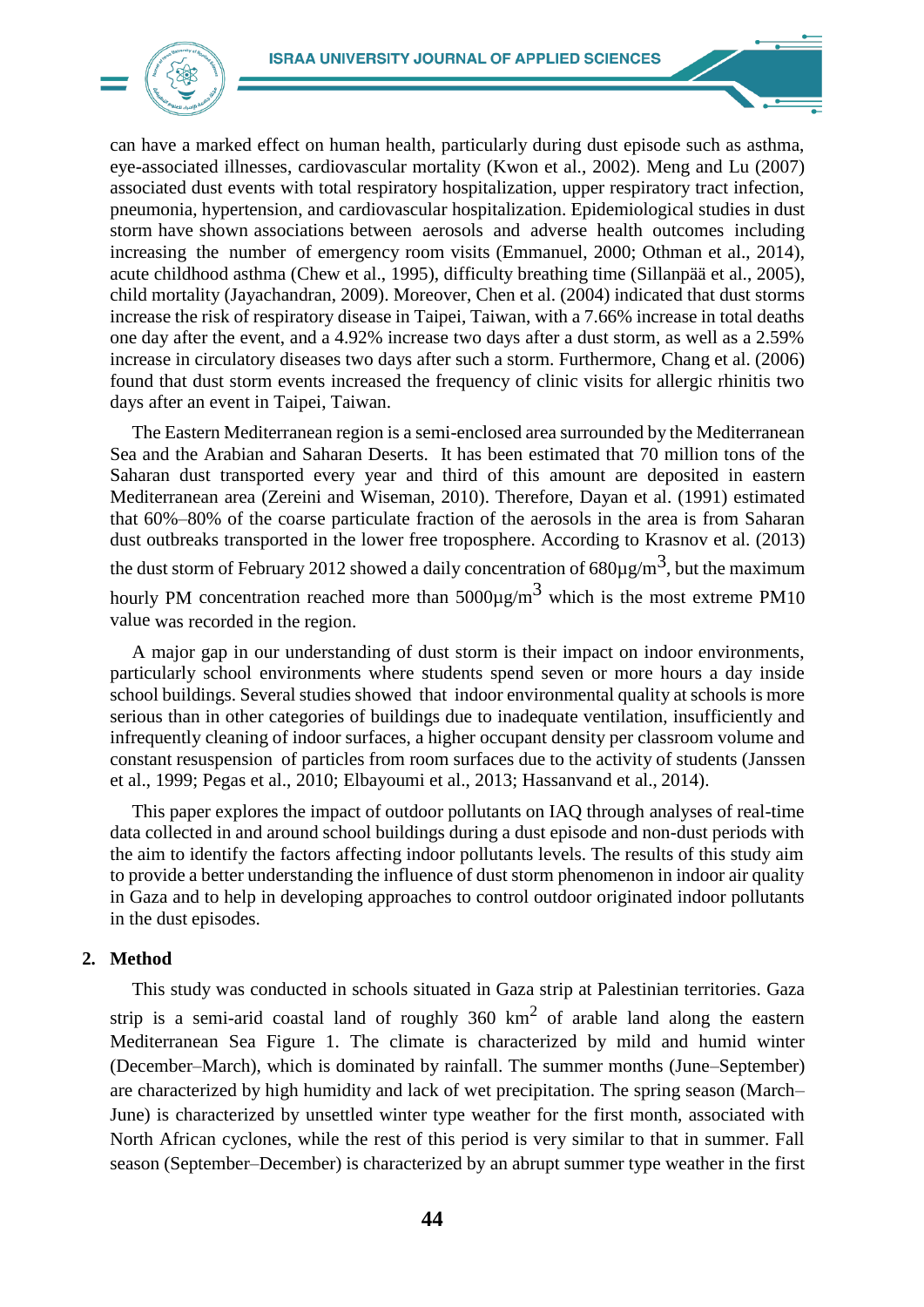

month, while the rest of this period is characterized by the unsettled weather of winter [\(Koçak](#page-9-8)  [et al., 2010;](#page-9-8) PMD, 2012).



**Figure 1: Site map of Gaza Strip showing sampling sites in Middle Governorate**

# **2.1 School selection and sampling**

The sampling site for monitoring of PM10, PM2.5 and meteorological parameters was chosen in in four naturally ventilated and overcrowded schools buildings with three storey's and work in double shift in middle governorate in Gaza strip. Table 1 and Figure 1 present b the details of each school. The sampling was held in fall season (background) and winter season (dust storm) during complete schools hours (five hours).The monitoring was carried out for three days. Sampling was conducted both inside and outside of the selected classrooms during the studying activities. The sampler was placed inside the classroom opposite the blackboard at least 1 m from the wall and at least 1.5 m height from the floor (WHO, 2011). For outdoor sampling, the sampler was placed at the front side of the building usually near the playground area.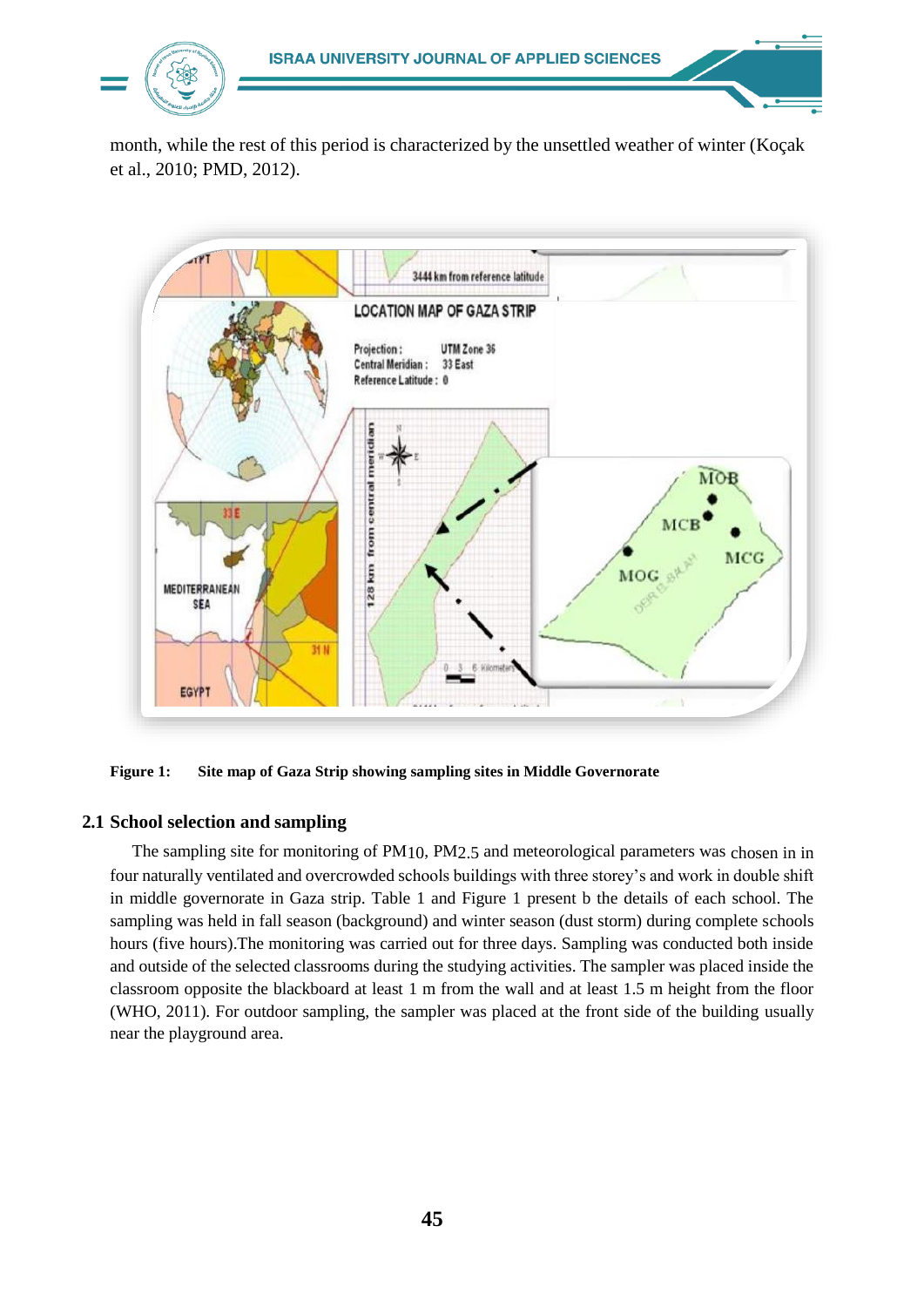

|  | School name          | chool<br>code | Number<br>of<br>students | Distance<br>from the<br>main road<br>(m) | Location area | Building<br>schematic |
|--|----------------------|---------------|--------------------------|------------------------------------------|---------------|-----------------------|
|  | Nusirate Prep Boys A | <b>MCB</b>    | 733                      | 43                                       | Refugee camp  | Parallel shape        |
|  | Nusirate Prep Boys D | <b>MOB</b>    | 712                      | 65                                       | Refugee camp  | L-shape               |
|  | Elburaj Prep Girls B | MCG           | 903                      | 50                                       | Refugee camp  | Parallel shape        |
|  | th Prep Girls B      | <b>MOG</b>    | 1024                     | 50                                       | Refugee camp  | L-shape               |

**Table 1: Characteristics of monitoring schools in study area**

## **2.2 Indoor and outdoor particles relationship (I/O)**

I/O ratio represents the relationship between indoor and outdoor particle concentrations, which is very easy to understand and widely used. [Chen and Zhao](#page-7-1) [\(2011\)](#page-7-1) and [Chen](#page-8-4) *et al.*  [\(2012\)](#page-8-4) defined I/O as follows:

In all classrooms, when windows are closed during winter and most of spring season, the season change in indoor PM concentration per change in outdoor PM concentration, I/O ratio can be approximated using

$$
\text{I/O ratio} = \left(\frac{in}{c_{in\,(windows-closed)}}\right) = \frac{P\lambda_{infilt}}{\lambda_{infilt} + k_{sr.infilt}}\tag{1}
$$

Where *Cin* and *Cou*t are the indoor and outdoor particle concentration, respectively. *P* is the particle penetration factor, *ʎinfilt* is the average infiltration rate, and k *is* the surface removal rate constant when windows are closed.

In all classrooms, the season change in indoor PM concentration per change in outdoor PM concentration, when windows are opened during fall season, I/O ratio can be approximated using Where *Cin* and *Cou*t are the indoor and outdoor particle concentration, respectively. *ʎiwin\_open* is the air change rate, and *k* is the surface removal rate constant when windows are opened.

Average infiltration rates (*ʎinfilt*). The infiltration rate is the rate at which a given building's air is replaced with outdoor air when its windows are closed. The infiltration rate is assumed to be 1ACH for house or office with closed windows, 2.4 ACH for half open windows and 6.4 ACH for half open windows [\(Gehring et al.,](#page-8-5) [2015\)](#page-8-5)

Penetration factor (P). Penetration factor has been estimated from linear regression of indoor concentrations against outdoor concentrations for respective particle sizes which representing as slope in the regression equation [\(Chen and Zhao, 2011\)](#page-7-1).

Air change ratio (ʎwin-open). The outdoor air flow rate have been estimated using CO2 concentration and occupancy data in ASHRAE formulation with an assumption that indoor CO2 concentration is surrogate index of IAQ in terms of ventilation rates indoors (Scheff et al., 2000; [Goyal and Khare, 2009\)](#page-8-6). More complete results obtained from building ventilation rate (VR) method in the monitoring schools have been published elsewhere [\(Elbayoumi et al., 2014\)](#page-8-7).

Surface removal rate constant (k). Air surface loss term is characterized by the rate of loss of material either by reaction or deposition inside a building  $(D^*A/V)$ , which is the product of the reaction rate constant or deposition velocity (D) and area (A) to volume (V) ratio ( $A/V$ ) of the building. In case of particulates, D is interpreted as their deposition velocity [\(Goyal and Khare,](#page-8-6)  [2009\)](#page-8-6). [Fernandez et al. \(2015\)](#page-8-8) have measured deposition velocity of PM2.5 as 0.0012 m/min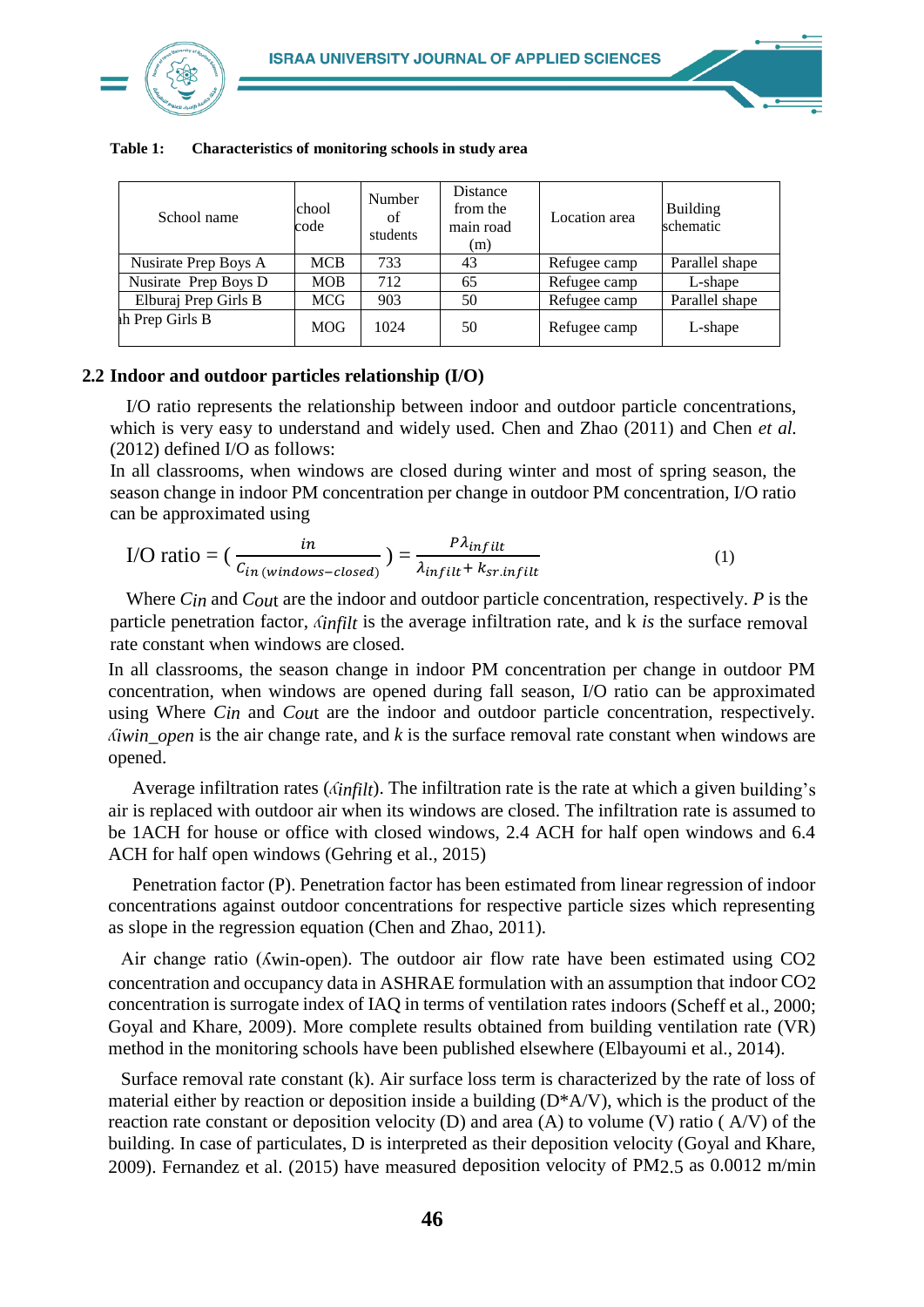

and for PM10 as 0.06 m/min. since the A/V differ among microenvironments , the (*k)* values have been estimated for PM2.5 as 0.0236 hr<sup>-1</sup> for a typical classroom with ceiling height of 300 cm and 1.18hr-1 for PM10.

# **3. Results and Discussion**

# **3.1 Characteristics of indoor and outdoor pollutants levels**

The PM (PM2.5-10, and PM2.5), and meteorological variables (RH, temperature, and wind speed (WS) recorded in the classrooms at selected schools are presented in Table 2. The average concentrations of indoor PM2.5-10 and PM2.5 during the study period were  $475.93 \pm 218.27 \mu g/m^3$  and  $141.32 \pm 101.89 \mu g/m^3$ , respectively. Meanwhile, outdoor concentration for PM2.5-10 and PM2.5 were  $193.21 \pm 117.20 \mu g/m^3$  and  $88.14 \pm 73.68 \mu g/m^3$ , respectively. On comparing the averages of PM2.5-10 and PM2.5 concentrations with 24 hours guidelines of WHO ( $50\mu\text{g/m}^3$  and  $25\mu\text{g/m}^3$  for PM2.5-10 and PM2.5 respectively), the results for indoor and outdoor concentrations of PM2.5-10 showed that all the schools (100%) exceeded the standards. Meanwhile, the indoor and outdoor concentration of PM2.5 showed some variation. During fall and winter 100% of schools exceeded the standards.

The higher concentration may be attributed to several factors. On one the hand, most of the school have unpaved playgrounds and this may increase the outdoor and indoor concentration by the elevation of both PM2.5-10 and PM2.5 due to student activity. On the other hand, the geographic location of Gaza strip between Sinai and Negev deserts and in the front of Mediterranean sea makes the aerosol concentrations directed by several important phenomena's such as long range aerosol transportation [\(Matvev](#page-9-9) *et al.*, 2002), seasonal dust storms [\(Dayan](#page-8-2) *[et](#page-8-2)  al.*[, 1991;](#page-8-2) [Koçak](#page-9-8) *et al.*, 2010; Zereini and Wiseman, 2010), sea salt aerosol formation [\(Krom](#page-9-10) *et al.*[, 2004\)](#page-9-10), the elevation of road and unpaved playgrounds and streets dust due to the low rainfall rates and several anthropogenic resources (Zereini and Wiseman, 2010).

| Parameter                            | Background            | Dust storm            |  |  |
|--------------------------------------|-----------------------|-----------------------|--|--|
| $PM2.5-10(in)$<br>$(\mu g/m^3)$      | $417.58 \pm (164.46)$ | $534.28 \pm (249.02)$ |  |  |
| $PM2.5-10(out)$<br>$(\mu g/m^3)$     | $124.96\pm(53.13)$    | $261.46\pm(124.09)$   |  |  |
| PM2.5(in)( $\mu$ g/m <sup>3</sup> )  | $67.44\pm(32.46)$     | $215.19\pm(93.73)$    |  |  |
| PM2.5(out)( $\mu$ g/m <sup>3</sup> ) | $33.61 \pm (14.50)$   | $142.67\pm(68.51)$    |  |  |
| RH(in)                               | $62.58\pm(4.28)$      | $66.35\pm(8.22)$      |  |  |
| RH(out)                              | $58.99\pm(3.95)$      | $67.02 \pm (11.32)$   |  |  |
| Temp (in) $(\circ c)$                | $27.43\pm(1.06)$      | $14.48\pm(1.61)$      |  |  |
| Temp (out) $(\circ c)$               | $28.33\pm(1.32)$      | $14.00\pm(2.40)$      |  |  |
| WS(m/s)                              | $3.40\pm(1.58)$       | $3.27 \pm (2.18)$     |  |  |

| <b>Table 2:</b> | Summary of the results for outdoor and indoor measurements during the dust free event |
|-----------------|---------------------------------------------------------------------------------------|
|                 | (background) and dust event                                                           |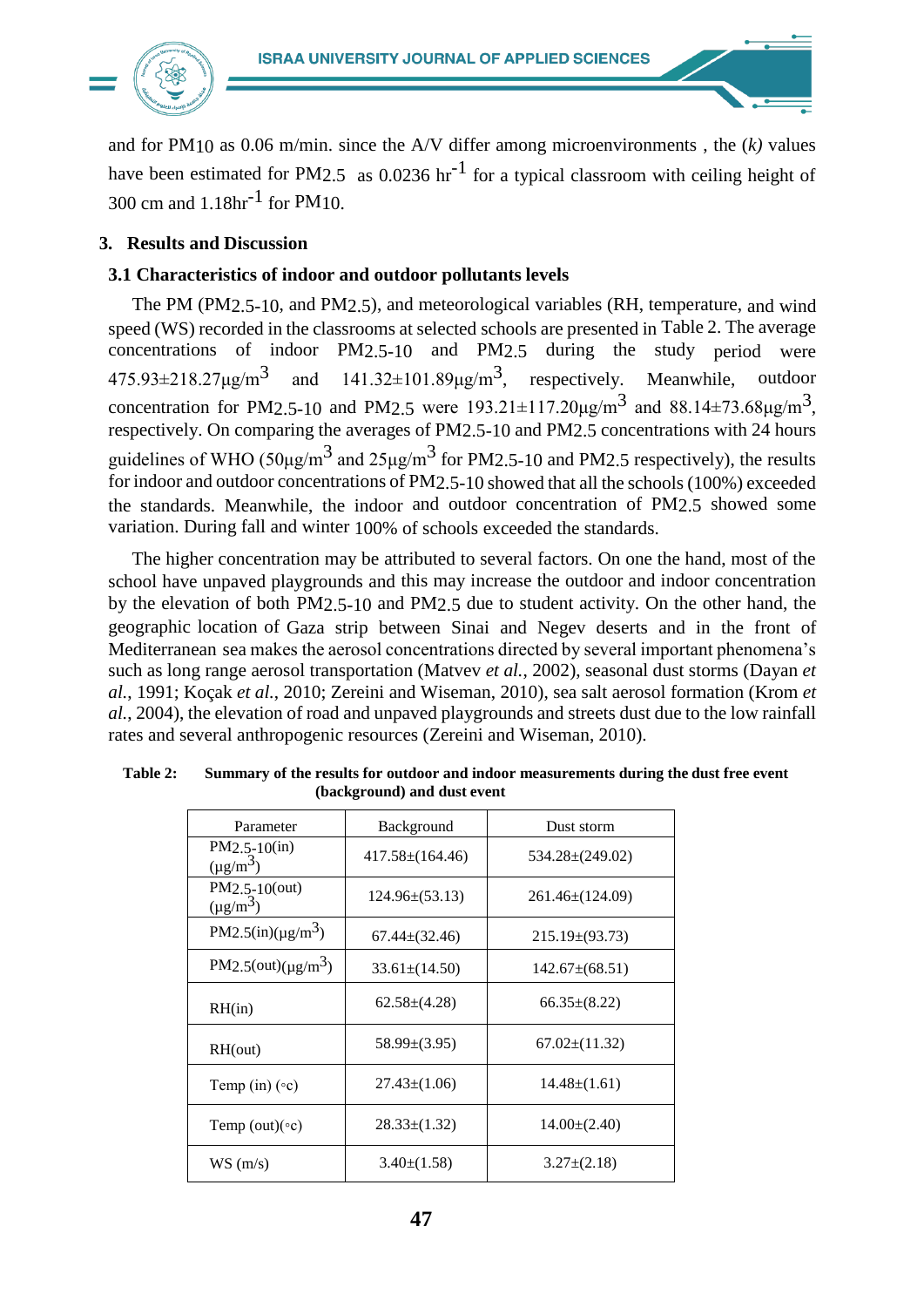

A comparison with other studies that conducted worldwide shows that the indoor average concentrations of PM2.5-10 and PM2.5 recorded in this study were far higher compared with results obtained from other studies such as: Razali et al. (2015) in Malaysia; [Almeida et al.](#page-7-2)  [\(2011\)](#page-7-2) in Portugal; [Habil et al. \(2013\)](#page-8-9) and [Mathew et al.](#page-9-11) [\(2014\)](#page-9-11) in India.

**Figure 2** demonstrates the daily five-hour average pattern (school hours) of indoor and outdoor PM10 and PM2.5 for the three seasons. The pattern of PM10 and PM2.5 shows a clear seasonal influence. Indeed, higher concentrations for PM10 and PM2.5 can be observed during winter due to sand storm. Moreover, the daily fluctuation pattern for PM10 is much higher than daily pattern for PM2.5.

This is due to the shorter residence times of PM10 (minutes to hours) leaving PM2.5 suspended in the air for long time (days to weeks) (Wilson and Suh, 1997[; Arkouli et al., 2010\)](#page-7-3). However, these concentrations increased (background event) and indoor PM2.5-10 and PM2.5 concentrations were greater than outdoor concentrations which reflect the presence of children inside the classrooms. This was in good agreement with the previous results studies conducted by [Diapouli et al. \(2007\)](#page-8-10), and [Ismail et al. \(2010\)](#page-9-12) which reported that the indoor PM levels were higher than outdoor which due to student's activities including writing on the blackboard using chalks, erasing chalks using duster and cleaning habits.



**Figure 2: Average daily concentrations of indoor and outdoor PM10 and PM2.5 during three monitoring periods.**

### **3.2 Variation characteristic of PM mass concentrations Indoor and outdoor PM2.5/PM<sup>10</sup> fractions:**

The average mass concentration of indoor PM2.5 and outdoor PM2.5 increased by a factor of 3 and 4, respectively during the dust period as compared to that during the non-dust period. Furthermore, the average mass concentration of outdoor PM2.5-10 increased by a factor of 2 during the dust period as compared to that during the non- dust period. Moreover, the PM2.5/PM2.5-10 ratios obtained for the non-dust period and dust period were ranged from 0.16-0.40 and 0.26 to 0.55 for indoor and outdoor, respectively. This suggests that the contributions of PM2.5 to PM2.5-10 are not similar in the two period and indicates that in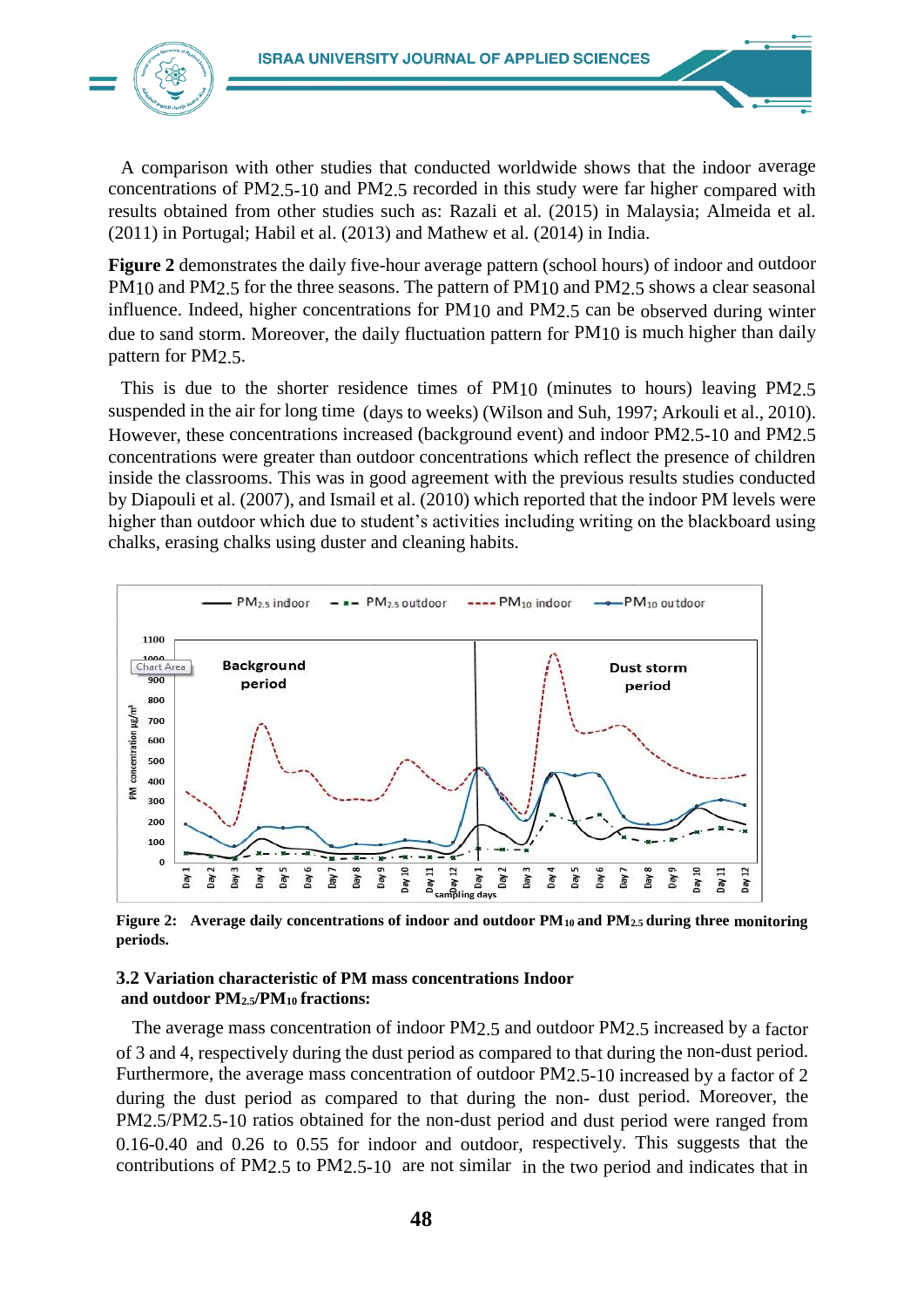

all monitoring schools coarse particles  $(>2.5 \mu m)$  originated from road dust soil re-suspension and abrasion processes are the dominating fraction in PM. Furthermore, the higher outdoor PM2.5/ PM2.5-10 ratio in winter was predominantly as a consequence of higher particulate emission from combustion sources and dust storm than in fall. Similar results have been reported from studies that were conducted in Middle East as shown in Table 3 which have shown ratios of PM2.5 to PM2.5-10 varying and depending on the type and distance from the source.

| Country      | Site          | Season      | $PM_{2.5}$ / $PM_{2.5-10}$ | Reference                     |
|--------------|---------------|-------------|----------------------------|-------------------------------|
| Saudi Arabia | Jeddah        | Summer      | 0.33                       | (Khodeir et al., 2012)        |
| Lebanon      | <b>Beirut</b> | Annual      | 0.37                       | (Saliba <i>et al.</i> , 2010) |
| Egypt        | Cairo         | Summer      | 0.43                       | (Abu-Allaban et al., 2007)    |
| Palestine    | Gaza          | Fall/Winter | 0.34                       | This study                    |

| Table 3: | Comparative concentrations of PM2.5/ PM2.5-10 ratio in Middle East |  |  |
|----------|--------------------------------------------------------------------|--|--|
|          |                                                                    |  |  |

## **3.3 Indoor/outdoor ratios (I/O)**

The I/O ratio can provide a general impression on the relationship between indoor and outdoor concentration, nevertheless, it varies due to many influencing factors such as indoor source , outdoor concentration, air exchange rate, penetration factor and deposition rate [\(Chen](#page-7-1)  [and Zhao, 2011\)](#page-7-1). Average I/O ratio values for 6-h periods are shown in Fig. 3. The average daily I/O ratio during background period for PM2.5-10 and PM2.5 ranged from 3.1 to 4.0 and 1.9 to 2.2, respectively. Furthermore,the mean I/O ratios during dust storm period for PM2.5-10 and PM2.5 ranged from 1.0 to 2.1 and 1.4 to 2.4, respectively. Indeed, several studies revealed that particulate matter concentrations can exceed outdoor air concentrations (Zock et al., 2002; [Diette et al.,](#page-8-11) [2007;](#page-8-11) USEPA, 2012).



#### **Figure 3: Indoor/Outdoor (I/O) ratio values from two different periods**

The results show that the I/O ratios of PM2.5-10 are higher than that of PM2.5 during background period (fall season). The indoor sources may emit more coarse particles than fine particles, while outdoor coarse particle concentration is lower than fine particles, which may cause the lower I/O ratio of PM2.5 than that of PM2.5-10 [\(Chen](#page-7-1) [and Zhao, 2011\)](#page-7-1). Further, the deposition rate for PM2.5-10 should be larger than that of PM2.5, while penetration factor for PM10 should be smaller than that of PM2.5. The characteristics of penetration factor and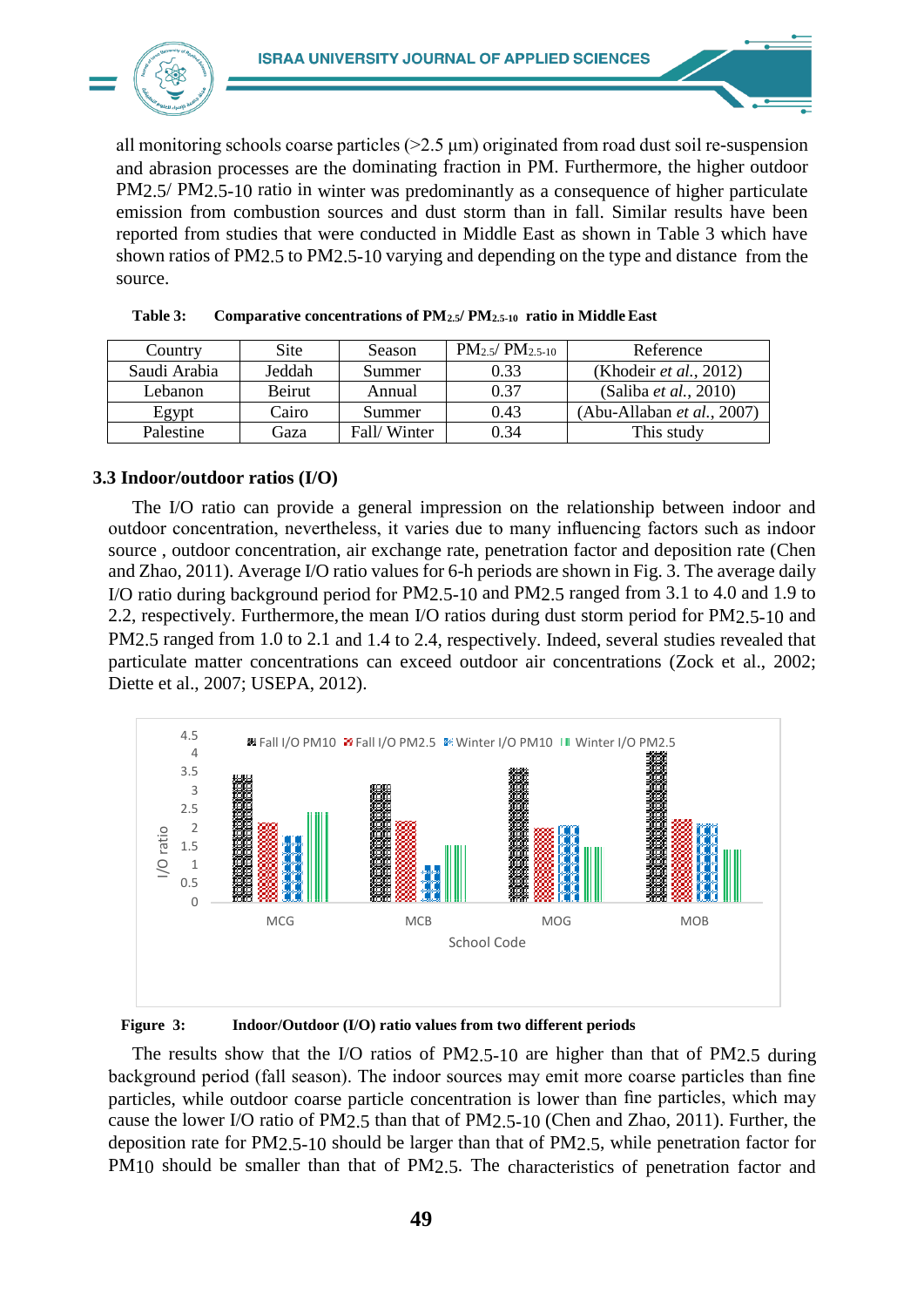

deposition rate may cause the higher I/O ratio of PM2.5-10 than that of PM2.5 during the monitoring periods. During dust storm event (winter season), the I/O ratios of PM2.5-10 are lower than that of PM2.5 which in accordance with Thatcher and Layton (1995) and Wang et al. [\(Goodman et al., 2015\)](#page-8-12) studies. According to [Chen and Zhao \(2011\)](#page-7-1) the deposition rate for PM10 should be larger than that of PM2.5, while penetration factor for PM2.5-10 should be smaller than that of PM2.5. The characteristics of penetration factor and deposition rate may cause the higher I/O ratio of PM2.5 than that of PM2.5-10 during the aforementioned seasons.

## **4. Conclusions**

This study analysed the impact of dust storm episode on the indoor classrooms environment in four different schools in Palestine that is subject to frequent dust storm events. The results showed that the indoor PM2.5 and PM 2.5-10 were affected mainly by the outdoor PM on both non-dust days and dust days. On dust days, the levels of hourly indoor PM2.5 and PM2.5-10  $(215.19\pm 93.73 \mu\text{g/m}^3$  and  $534.28\pm 249.02 \mu\text{g/m}^3$ , respectively) significantly increased well beyond WHO guidelines ( $25\mu\text{g/m}^3$ ). The average indoor and outdoor PM2.5/PM10 ratios in during background and dust storm ranged from 0.16-0.40 and 0.26 to 0.55, respectively. This indicates that fine particles  $(\leq 2.5 \text{ µm})$  are the dominating fraction in particulate matter in the three monitoring periods. The I/O ratio values were found to be influenced by the influence of outdoor sources during the two periods. The results show that the I/O ratios of PM2.5-10 are higher than that of PM2.5 which due to higher indoor emission source of coarse particles than fine particles. This study thus demonstrates the impact of dust events on IAQ in school classrooms. It is evident that further study should be implemented in other schools during dust events for better protection of human health and life quality.

## **5. Acknowledgement**

Special thanks are expressed to the schools involved in this study. The study could not have been completed without cooperation of students and the support of the schools principals and teachers who were responsible for the day to day operation of the indoor and outdoor sampling and the health monitoring.

## **References**

<span id="page-7-4"></span>1. Abu-Allaban, M., Lowenthal, D. H., Gertler, A. W. and Labib, M. (2007) *Sources of PM10 and PM2 . 5 in Cairo's ambient air* , Environmental Monitoring and Assessment*,* 133(1-3) 417-425.

<span id="page-7-2"></span>2. Almeida, S. M., Canha, N., Silva, A., Freitas, M. C., Pegas, P., Alves, C., Evtyugina, M. and Pio, C. A. (2011) *Children exposure to atmospheric particles in indoor of Lisbon primary schools* , Atmospheric Environment *,* 45(40) 7594- 7599.

<span id="page-7-3"></span>3. Arkouli, M., Ulke, A., Endlicher, W., Baumbach, G., Schultz, E., Vogt, U., Muller, M., Dawidowski, L., Faggi, A. and Wolf-Benning, U. (2010) *Distribution and temporal behavior of particulate matter over the urban area of Buenos Aires*, Atmospheric Pollution Research *,* 1(1) 1-8.

<span id="page-7-0"></span>4. Chang, C.-C., Lee, I.-M., Tsai, S.-S. and Yang, C.-Y. (2006) *Correlation of Asian dust storm events with daily clinic visits for allergic rhinitis in Taipei, Taiwan,* Journal of Toxicology and Environmental Health, Part A, 69(3) 229- 235.

<span id="page-7-1"></span>5. Chen, C. and Zhao, B. (2011) *Review of relationship between indoor and outdoor particles: I/O ratio, infiltration factor and penetration factor ,* Atmospheric Environment *,* 45(2) 275-288.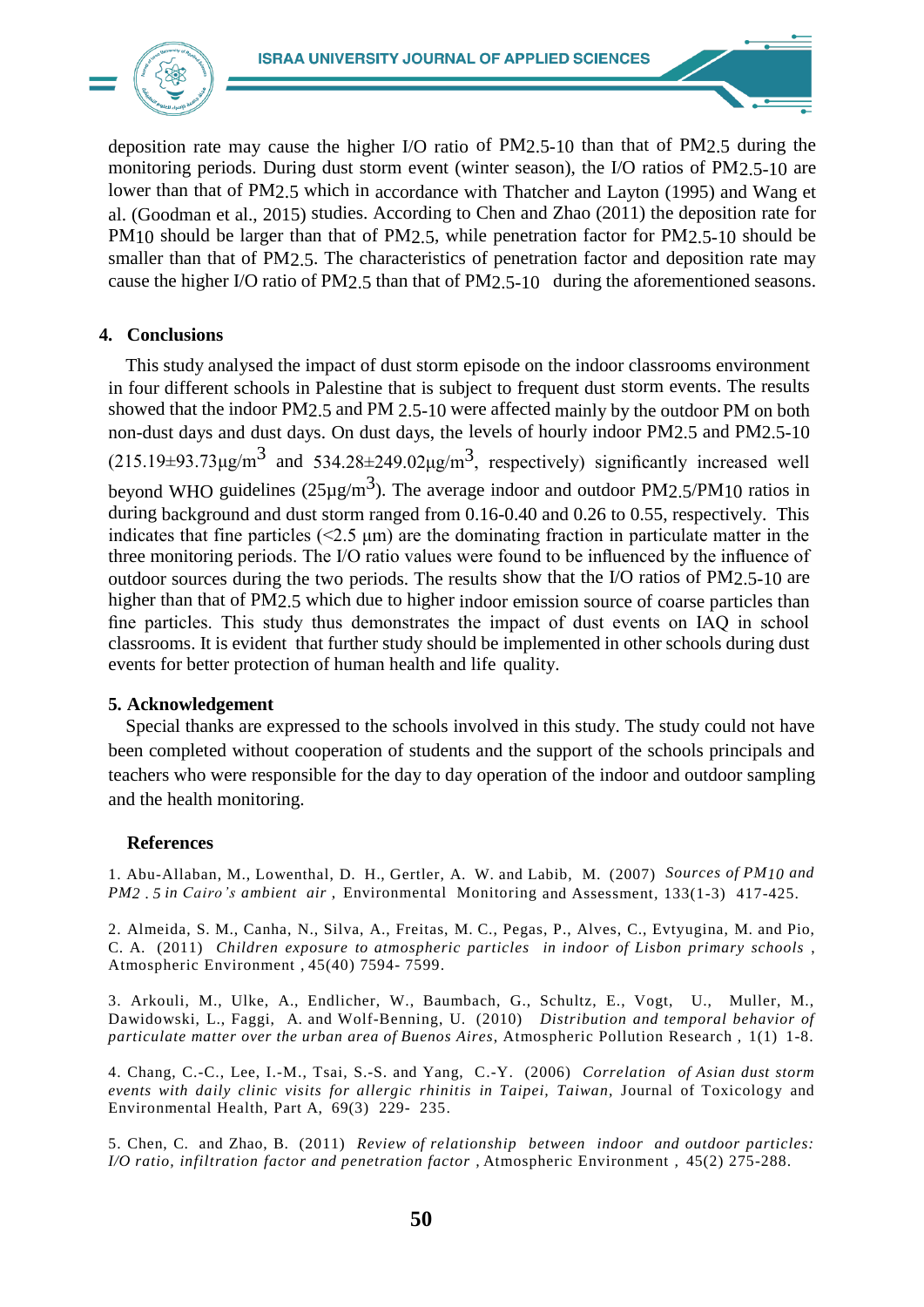

<span id="page-8-4"></span>6. Chen, C., Zhao, B. and Weschler, C. J. (2012) *Indoor Exposure to "Outdoor PM10": Assessing Its Influence on the Relationship Between PM 10 and Short- term Mortality in US Cities* , Epidemiology*,* 23(6) 870-878.

<span id="page-8-1"></span>7. Chen, Y.-S., Sheen, P.-C., Chen, E.-R., Liu, Y.-K., Wu, T.-N. and Yang, C.-Y. (2004) *Effects of Asian dust storm events on daily mortality in Taipei, Taiwan* , Environmental research *,* 95(2) 151-155.

8. Chew, F., Ooi, B., Hui, J., Saharom, R., Goh, D. and Lee, B. (1995). *Singapore's haze and acute asthma in children*, The Lancet*,* 346(8987) 1427.

<span id="page-8-2"></span>9. Dayan, U., Heffter, J., Miller, J. and Gutman, G. (1991) *Dust intrusion events into the Mediterranean basin,* Journal of Applied Meteorology, *30*(8) 1185- 1199.

<span id="page-8-10"></span>10. Diapouli, E., Chaloulakou, A. and Spyrellis, N. (2007) *Indoor and outdoor particulate matter concentrations at schools in the Athens area* , Indoor and Built Environment *,* 16(1) 55-61.

<span id="page-8-11"></span>11. Diette, G. B., Hansel, N. N., Buckley, T. J., Curtin -Brosnan, J., Eggleston, P. A., Matsui, E. C., McCormack, M. C., Williams, D. A. L. and Breysse, P. N. (2007) *Home indoor pollutant exposures among inner-city children with and without asthma,* Environmental Health Perspectives, *115*(11) 1665.

<span id="page-8-3"></span>12. Elbayoumi, M., Ramli, N., Md Yusof, N. and Al Madhoun, W. (2013) *Spatial and seasonal variation of particulate matter (PM 10 and PM2. 5) in Middle Eastern classrooms*. Atmospheric Environment, *80* 389–397.

<span id="page-8-7"></span>13. Elbayoumi, M., Ramli, N., Md Yusof, N. and Al Madhoun, W. (2014) *the effect of seasonal variation on indoor and outdoor carbon monoxide concentrations in Eastern Mediterranean climate,*  Atmospheric Pollution Research, 5 315-324 .

<span id="page-8-0"></span>14. Emmanuel, S. C. (2000) *Impact to lung health of haze from forest fires: the Singapore experience,* Respirology*,*  5(2) 175-182.

<span id="page-8-8"></span>15. Fernandez, R., Aria, M., Iscar, M., Martinez, C., Rubinos, G., Gagatek, S., Montoliu, M. A. and Casan, P. (2015) *Impact of environmental air pollutants on disease control in asmathic patients* , Lung*,* 193(2) 195-8.

<span id="page-8-5"></span>16. Gehring, U., Beelen, R., Eeftens, M., Hoek, G., de Hoogh, K., de Jongste, J. C., Keuken, M., Koppelman, G. H., Meliefste, K., Oldenwening, M., Postma, D. S., van Rossem, L., Wang, M., Smit, H. A. and Brunekreef, B. (2015) *Particulate matter composition and respiratory health: the PIAMA Birth Cohort study,* Epidemiology*,* 26(3) 300-9.

<span id="page-8-12"></span>17.Goodman, J. E., Seeley, M., Mattuck, R. and Thakali, S. (2015) *Do group responses mask the effects of air pollutants on potentially sensitive individuals in controlled human exposure studies?,*  Regul Toxicol Pharmacol *,* 71(3) 552-64.

<span id="page-8-6"></span>18.Goyal, R. and Khare, M. (2009) *Indoor–outdoor concentrations of RSPM in classroom of a naturally ventilated school building near an urban traffic roadway*, Atmospheric Environment, 43(38) 6026-6038.

<span id="page-8-9"></span>19.Habil, M., Massey, D. D. and Taneja, A. (2013) *Exposure of children studying in schools of India to PM levels and metal contamination: sources and their identification*, Air Quality, Atmosphere and Health, 6(3) 575-587

20. HAL. (2012). *HAL-HPC300 user manual,* [Online] Available from: http://www.haltechnologies.com/Docs/HAL-HPC300percentage20Userpercentage20Manual.pdf.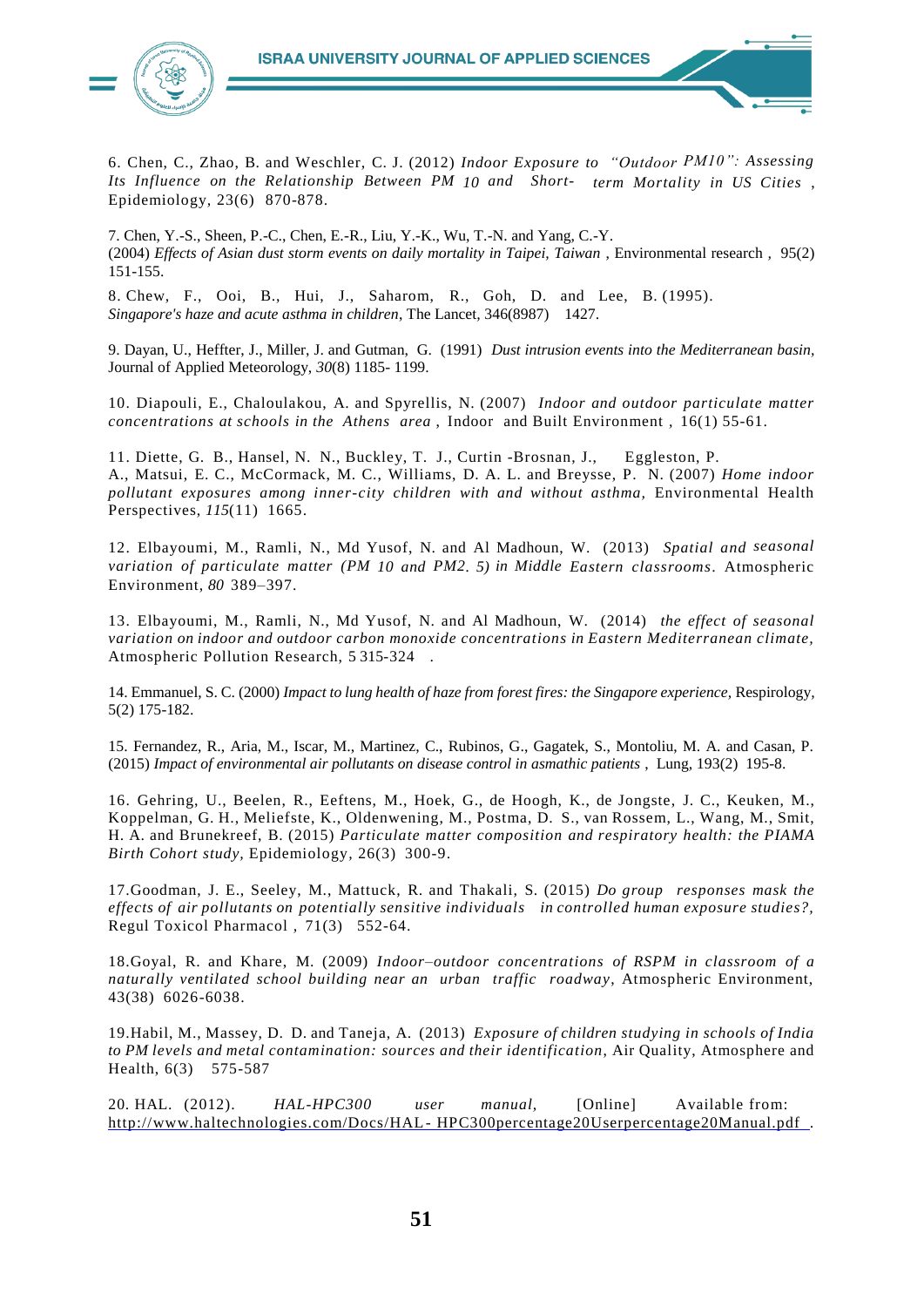

<span id="page-9-2"></span>21.Hashim, J. H., Hashim, Z. and Abidin, A. Z. (1997), *Relationships between visibility and selected air pollutants in the Klang Valley,* Akademika*,* 49(1) 43- 51.

<span id="page-9-7"></span>22. Hassanvand, M. S., Naddafi, K., Faridi, S., Arhami, M., Nabizadeh, R., Sowlat, M. H., Pourpak, Z., Rastkari, N., Momeniha, F. and Kashani, H. (2014) *Indoor/outdoor relationships of PM 10, PM 2. 5 , and PM 1 mass concentrations and their water-soluble ions in a retirement home and a school dormitory* , Atmospheric Environment *,* 82 375-382.

<span id="page-9-1"></span>23. He, K., Yang, F., Ma, Y., Zhang, Q., Yao, X., Chan, C. K., Cadle, S., Chan, T. In addition, Malawi, P. (2001) *the characteristics of PM 2.5 in Beijing, China,* Atmospheric Environment, 35(29) 4959-4970.

<span id="page-9-12"></span>24. Ismail, M., Sofian, M., Zafirah, N. and Abdullah, A. M. (2010) *Indoor Air Quality in Selected Samples of Primary Schools in Kuala Terengganu, Malaysia,* Environment Asia 3 103 -108.

<span id="page-9-6"></span>25. Janssen, N., Hoek, G., Brunekreef, B. and Harssema, H. (1999) *Mass concentration and elemental composition of PM 10 in classrooms,* Occupational and Environmental Medicine, 56(7) 482-487.

<span id="page-9-4"></span>26.Jayachandran, S. (2009) *Air quality and early-life mortality evidence from Indonesia's wildfires,* Journal of Human Resources, *44*(4) 916-954.

<span id="page-9-13"></span>27. Khodeir, M., Shamy, M., Alghamdi, M., Zhong, M., Sun, H., Costa, M., Chen, L.-C. In addition, Maciejczyk, P. (2012) *Source apportionment and elemental composition of PM2. Five and PM10 in Jeddah City, Saudi Arabia,* Atmospheric Pollution Research*,* 3 3 3 1 -340.

<span id="page-9-8"></span>28.Koçak, M., Kubilay, N., Tugrul, S. and Mihalopoulos, N. (2010) *Atmospheric nutrient inputs to the northern levantine basin from a long-term observation: sources and comparison with riverine inputs, Biogeosciences,* 7(12) 4037-4050.

<span id="page-9-5"></span>29. Krasnov, H., Katra, I., Koutrakis, P. and Friger, M. D. (2014) *Contribution of desert-dust storms to PM10 levels in an urban arid environment, Beer-Sheva, Negev, Israel*, Journal of the Air & Waste Management Association **,** 64 89-94.

<span id="page-9-10"></span>30.Krom, M., Herut, B. and Mantoura, R. (2004) *Nutrient budget for the Eastern Mediterranean: Implications for phosphorus limitation,* Limnology and Oceanography*,* 49(5) 1582-1592.

<span id="page-9-0"></span>31. Kurosaki, Y. and Mikami, M. (2003) *Recent frequent dust events and their relation to surface wind in East Asia* , Geophysical Research Letters *,* 30(14).

<span id="page-9-3"></span>32. Kwon, H.-J., Cho, S.-H., Chun, Y., Lagarde, F. and Pershagen, G. (2002) *Effects of the Asian dust events on daily mortality in Seoul, Korea,* Environmental Research*,* 90(1) 1-5.

<span id="page-9-11"></span>33.Mathew, J., Goyal, R., Taneja, K. and Arora, N. (2014) *Air pollution and respiratory health of school children in industrial, commercial and residential areas of Delhi*, Air Quality, Atmosphere & Health **,** 5 1-7.

<span id="page-9-9"></span>34. Matvev, V., Dayan, U., Tass, I. and Peleg, M. (2002) *Atmospheric sulfur flux rates to and from Israel,* Science of the Total Environment, *291*(1) 143-154.

35. Meng, Z. and Lu, B. (2007) Dust events as a risk factor for daily hospitalization for respiratory and cardiovascular diseases in Minqin, China, Atmospheric Environment, 41(33) 7048-7058.

36. Moulin, C., Lambert, C. E., Dulac, F. and Dayan, U. (1997) Control of atmospheric export of dust from North Africa by the North Atlantic Oscillation, Nature, 387(6634) 691.

37. Nichol, J. (1998) Smoke haze in Southeast Asia: A predictable recurrence, Atmospheric Environment, 32(14) 2715-2716.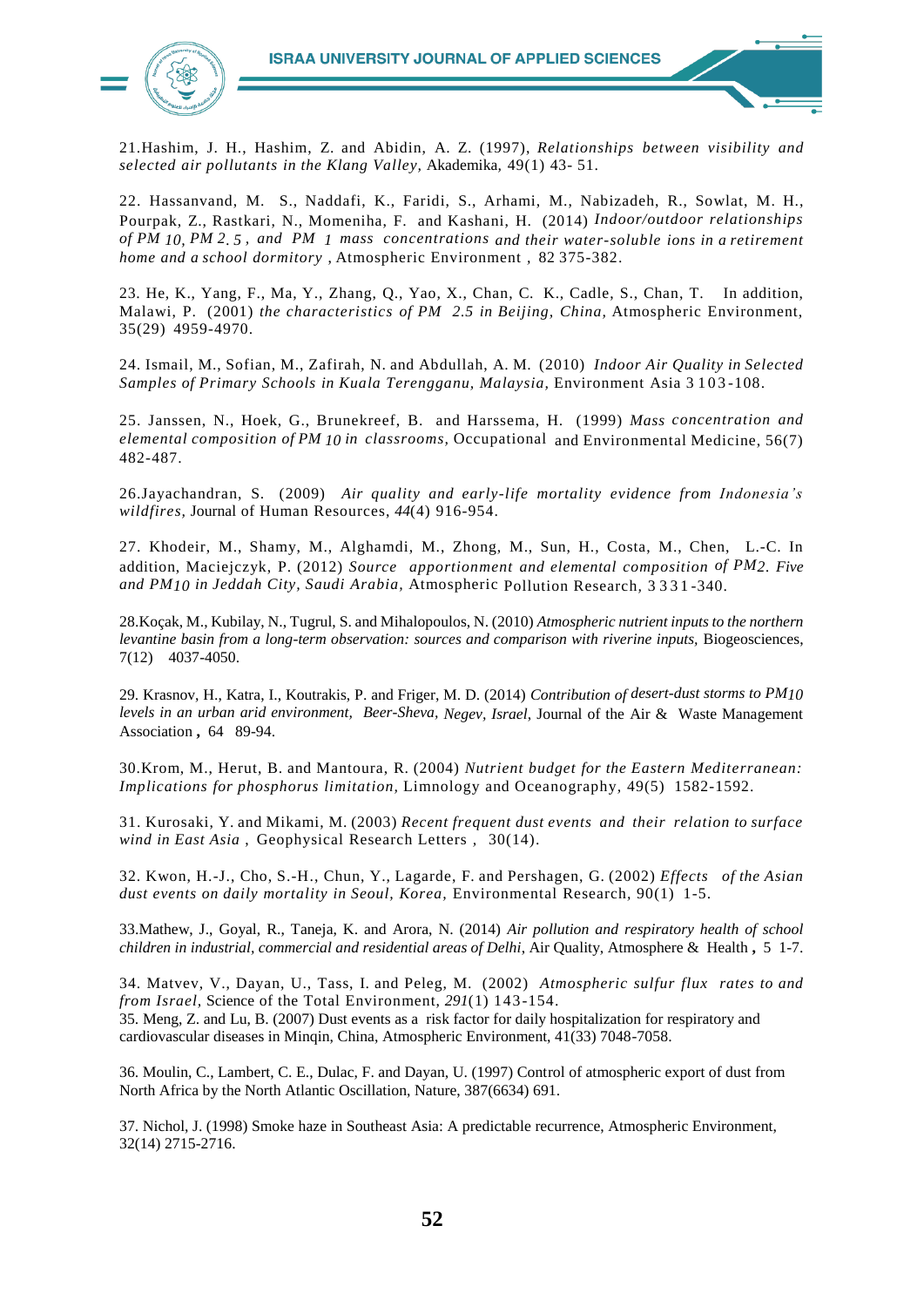

38. Othman, J., Sahani, M., Mahmud, M. and Ahmad, M. K. S. (2014) Transboundary smoke haze pollution in Malaysia: inpatient health impacts and economic valuation, Environmental Pollution, 189 194-201.

39. Pegas, P. N., Evtyugina, M. G., Alves, C. A., Nunes, T., Cerqueira, M., Franchi, M., Pio, C., Almeida, S. M. and Freitas, M. C. (2010) Outdoor/indoor air quality in primary schools in Lisbon: a preliminary study, Química Nova, 33(5) 1145-1149.

40. PMD. (2012). Climate Bulletine. [Online] Available from: http://www.pmd.ps/ar/mna5palestine.php.

41. Rzali, N. Y. Y., Latif, M. T., Dominick, D., Mohamad, N., Sulaiman, F. R. and Srithawirat, T. (2015) Concentration of Particulate Matter, CO and CO 2 in Selected Schools in Malaysia, Building and Environment, 87, 108–116

Saliba, N., El Jam, F., El Tayar, G., Obeid, W. In addition, Roumie, M. (2010) Origin and variability of particulate matter (PM 10 and PM2 . 5 ) mass concentrations over an Eastern Mediterranean city, Atmospheric Research, 97(1) 106-114.

42. Satheesh, S. and Moorthy, K. K. (2005) Radiative effects of natural aerosols: A review, Atmospheric Environment, 39(11) 2089-2110.

43. Scheff, P. A., Paulius, V. K., Huang, S. W. and Conroy, L. M. (2000). Indoor air quality in a middle school, Part I: Use of CO 2 as a tracer for effective ventilation, Applied Occupational and Environmental Hygiene, 15(11) 824-834.

44. Sillanpää, M., Saarikoski, S., Hillamo, R., Pennanen, A., Makkonen, U., Spolnik, Z., Van Grieken, R., Koskentalo, T. and Salonen, R. O. (2005) Chemical composition, mass size distribution and source analysis of long-range transported wildfire smokes in Helsinki, Science of the Total Environment, 350(1) 119-135.

45. Sundarambal, P., Balasubramanian, R., Tkalich, P. and He, J. (2010) Impact of biomass burning on ocean water quality in Southeast Asia through atmospheric deposition: field observations, Atmospheric Chemistry and Physics, 10(23) 11323-11336.

46. Thatcher, T. L. and Layton, D. W. (1995) Deposition, resuspension, and penetration of particles within a residence, Atmospheric Environment, 29(13) 1487-1497.

USEPA. (2012). Indoor Air Quality, tools for schools, [Online] Available from: http://www.epa.gov/iaq/schools/ .

47. Wang, S., Wang, J., Zhou, Z. and Shang, K. (2005) Regional characteristics of three kinds of dust storm events in China , Atmospheric Environment, 39(3) 509- 520.

48. WHO (2011) Methods for monitoring indoor air quality in schools, World Health Organization (WHO) Bonn. Germany

49. Wilson, W. E. and Suh, H. H. (1997) Fine particles and coarse particles: concentration relationships relevant to epidemiologic studies, Journal Air and Waste Management Association, 47(12) 1238-1249.

50. Cu, J., Tai, X., Betha, R., He, J. and Balasubramanian, R. (2014) Comparison of physical and chemical properties of ambient aerosols during the 2009 haze and non-haze periods in Southeast Asia. Environmental Geochemistry and Health, 1- 11.

51. Zereini, F. and Wiseman, C. L. S. (2010) Urban Airborne Particulate Matter: Origin, Chemistry, Fate and Health Impacts. Springer.

52. Zhang, D. (2000) Paleoclimate and environmental records available from Chinese historical documents, Paleoclimate and Environmental Variability in Austral-Asian Transect during the past, 20-26.

53. Zock, J. P., Jarvis, D., Luczynska, C., Sunyer, J. In addition, Burney, P. (2002) , Housing characteristics,